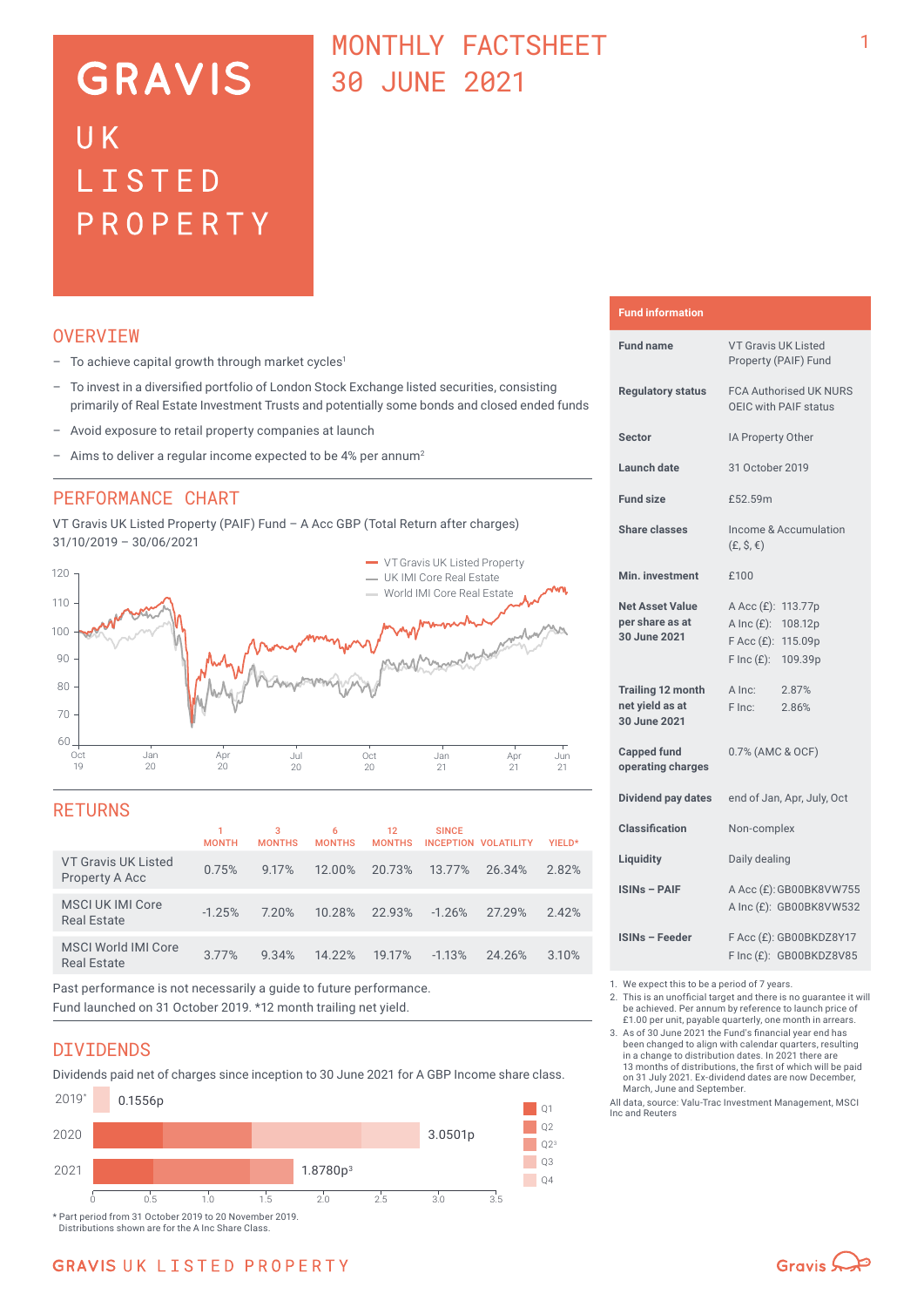## **GRAVIS** UK **LISTED** PROPERTY

## MONTHLY FACTSHEET 30 JUNE 2021

### FUND ADVISER'S REPORT

### A recent piece of academic research highlights that REITs whose corporate strategy includes the pursuit of development opportunities have generally outperformed.

Over the course of June 2021, the NAV of the Fund increased by 0.75% (A Acc GBP), the eighth consecutive month of positive performance and a reflection of the ongoing positive investor sentiment towards the socio-economic mega trends to which the Fund is exposed. During June, the Fund recorded a new all-time high, up 13.77% (A Acc GBP) since inception, outperforming both the UK real estate index<sup>1</sup>, which has decreased by 1.26%, and the global real estate index $2$  which has declined by 1.13%.

At the end of June, the Fund declared a distribution of 0.4071p (A Inc GBP), the third of 2021, which represents just one month's worth of dividend income. This distribution was triggered by the move to bring the financial year of the Fund in line with the calendar year. In future, dividends will be declared at the end of each calendar quarter.

Real estate investment trusts (REITs) can create shareholder value in many ways, including generating a portfolio premium, through building a collection of highly desirable individual investment assets (e.g. GCP Student Living), or by creating a corporate brand and operating platform in order to maximise rental income (e.g. Big Yellow Group), or through establishing a development division focused on perpetually developing or re-developing assets (e.g. Grainger). It is the latter that raises a key question for REIT investors, do developments deliver superior shareholder returns?

First rate academic research of US REITs<sup>3</sup> and a simple review of UK REIT performance suggests that, in general, development work does boost REIT shareholder returns.

The academics found "that super-normal profits do tend to exist in the investment property development projects produced by publicly‑traded equity REITs. Specifically, we find that, over the 1998-2018 period, REITs' Tobin's-Q ratios increase significantly as a function of the ratio of development assets to total assets…" Put simply, "REITs create value through their real estate development projects."

Amid the current climate change crisis, investing is not just about shareholder returns in isolation. Questions are now being asked about how returns are generated, with returns increasingly viewed in the context of climate change and assessed with regards to what is best for the planet.

With embodied carbon representing a significant proportion of the whole of life greenhouse gas emissions new developments must meet a real need and do so in a low carbon or net zero manner. Many REITs recognise this responsibility and are now targeting net zero carbon developments. These targets, combined with measures taken to reduce operational carbon and to generate on-site renewable energy, should materially reduce the lifetime carbon footprint of new buildings.

Drilling down into the performance of individual REITs reveals an interesting picture. REITs<sup>4</sup> engaged in investment property development are at the top and bottom of the performance tables. Specialist REITs developing in the logistics space have performed extremely well whereas REITs developing in the retail space have performed poorly. Stuck in the middle of the performance table are the externally managed diversified REITs that have far less scope to engage in development activities.

The rapid growth in e-commerce has led to a supply-side response from certain REITs within the Industrial sub-sector. For example, Segro and Tritax Big Box both own and develop warehouses that are increasingly used as e-commerce fulfilment and distribution centres. Over the past 5 years these two portfolio stocks feature in the top 10 best performing UK REITs<sup>4</sup>.

#### Matthew Norris, CFA

Investment Adviser Gravis Advisory Ltd matthew.norris@graviscapital.com

#### **Investment Adviser**

Gravis Advisory Limited is owned and managed by Gravis Capital Management Ltd ("Gravis"). Gravis was established in May 2008 as a specialist investor in property and infrastructure and now manages c.£3.7bn of assets in these sectors in the UK. Gravis Advisory Limited is Investment Adviser to the c.775m VT Gravis UK Infrastructure Income Fund, the c.330m VT Gravis Clean Energy Income Fund, the c.53m VT Gravis UK Listed Property (PAIF) Fund and the c.£19m VT Gravis Digital Infrastructure Income Fund.

#### **Fund Advisers**

**Matthew Norris, CFA** is the lead adviser to the VT Gravis UK Listed Property Fund.

Matthew has more than two decades investment management experience and has a specialist focus on real estate securities.

He served as an Executive Director of Grosvenor Europe where he was responsible for global real estate securities strategies. He joined Grosvenor following roles managing equity funds at Fulcrum Asset Management and Buttonwood Capital Partners.

Matthew holds a BA (Hons) degree in Economics & Politics from the University of York, the Investment Management Certificate and is a CFA charterholder.

He also provides expert input to research projects run by EPRA, which focus on the importance of emergent real estate sectors.

**Nick Barker** is the strategic adviser to the fund. Nick is the lead manager of the c.£1bn GCP Student Living REIT.

He is a qualified member of RICS and headed up the Alternative Property division at Schroders. Nick joined Gravis in 2016 and has accumulated over 16 years of investment experience in the property sector.

- 1. MSCI UK IMI Core Real Estate Net Total Return GBP.
- 2. MSCI World IMI Core Real Estate Net Total Return GBP.
- 3. Is There Super-normal Profit in Real Estate Development?, David Geltner, Anil Kumar, Alex M. Van de Minne.
- 4. Based on the constituents of the iShares UK REIT ETF.

## CORRELATION, PERFORMANCE AND VOLATILITY COMPARISON

#### 31 October 2019 – 30 June 2021

|                                               | <b>CORRELATION</b>       | <b>RETURN</b> | <b>VOLATILITY</b> | <b>YIELD</b> |
|-----------------------------------------------|--------------------------|---------------|-------------------|--------------|
| VT Gravis UK Listed Property Fund (A GBP Acc) | $\overline{\phantom{a}}$ | 13.8%         | 26.3%             | 2.82%        |
| <b>MSCI UK IMI Core Real Estate</b>           | 0.78                     | $-1.3%$       | 27.3%             | 2.42%        |
| MSCI World IMI Core Real Estate               | 0.51                     | $-1.1%$       | 24.3%             | 3.10%        |

Past performance is not necessarily a guide to future performance.